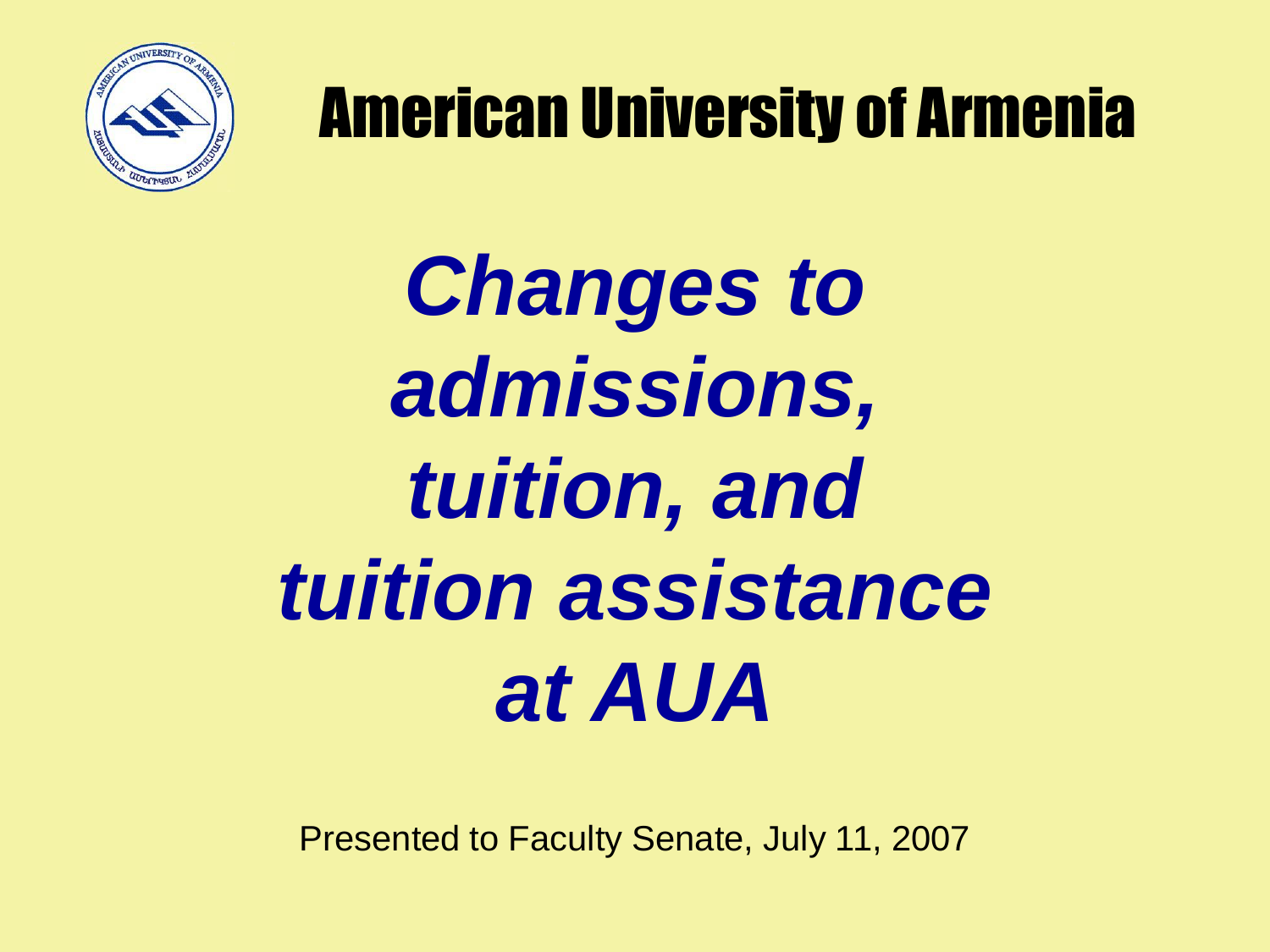

#### Changes in AUA Admissions

- 1) Application deadlines have changed for all programs and program start dates have changed for some programs.
- 2) When students apply for admission, all official test scores must be submitted by the application deadline.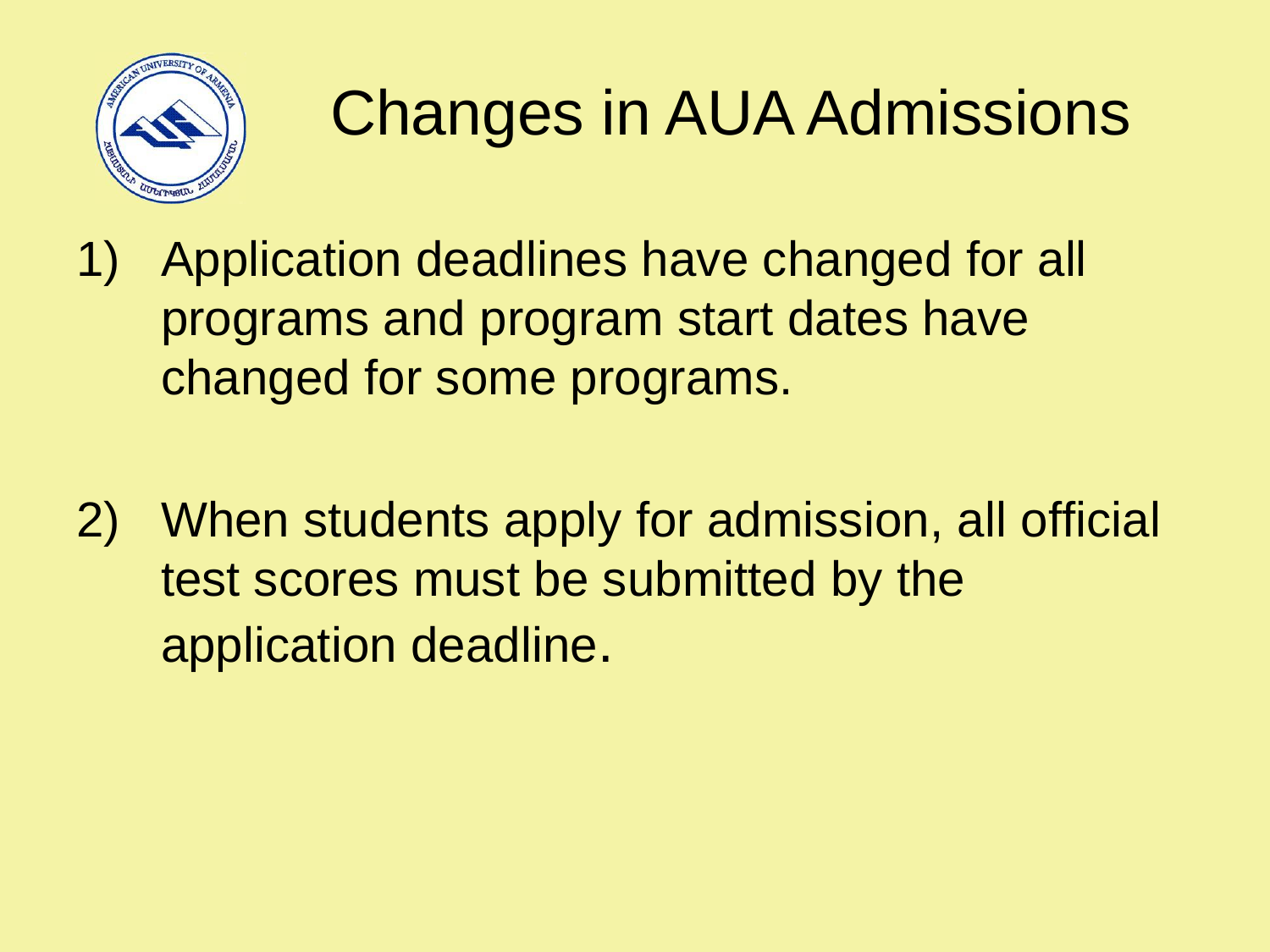

#### Changes in AUA Admissions

- 3) Students are no longer required to take English at AUA. We still offer it and consider it to be their best alternative for improving your academic English.
- 4) No more APP! Now is optional Intensive English Language Center (IELP)
	- Open to anyone who wants to study academic English – not just AUA students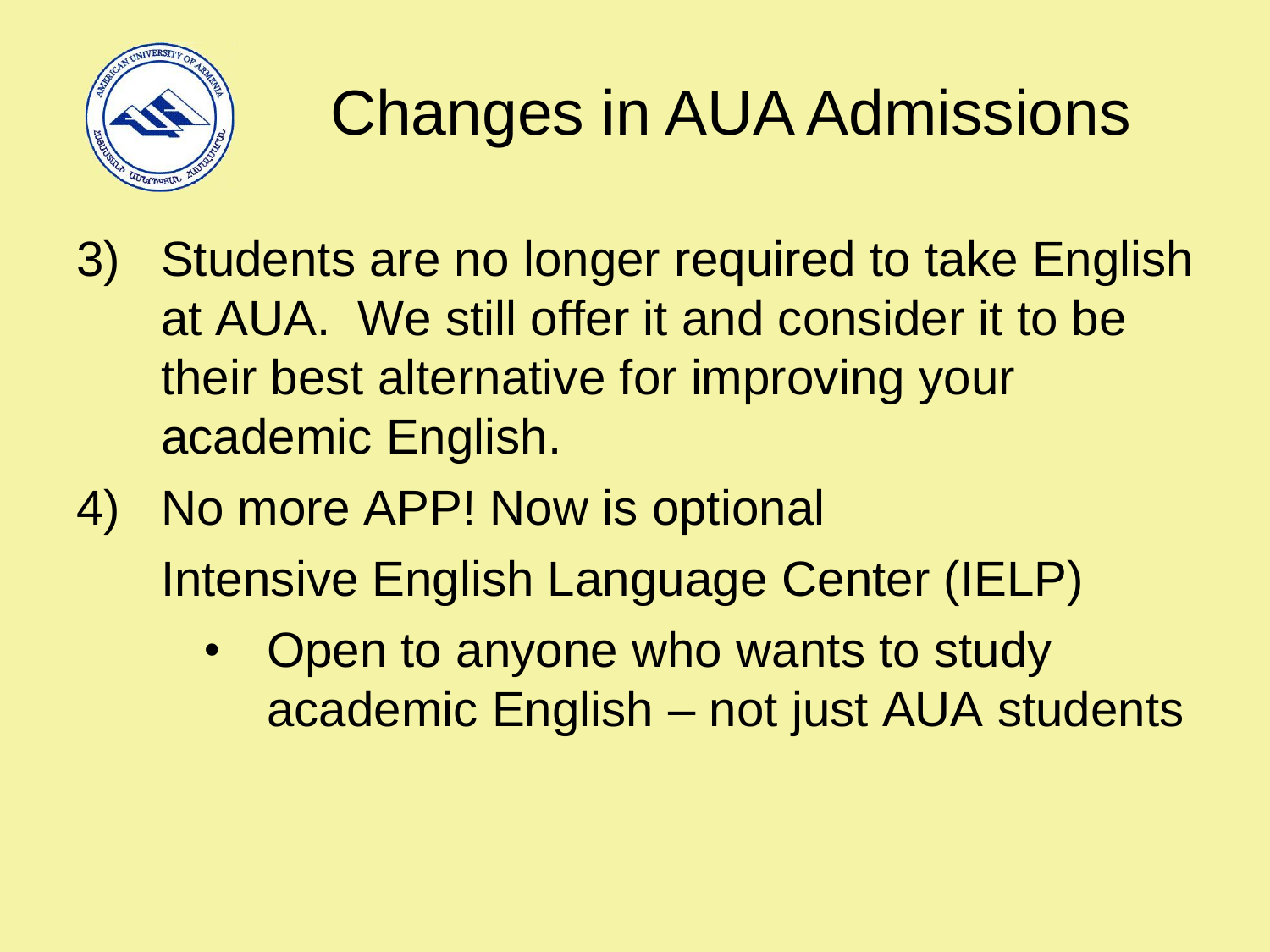

## Requirements for Admitted Students beginning May 2007

• Writing Course (5-week)

 $\triangleright$  Prior to their first term of studies at AUA

- Those not successfully completing will take additional English during their first quarter of studies
- Computer Skills
	- **► Determined by each department**
	- $\triangleright$  Can test out to show proficiency
	- Will take courses at AUA if don't test out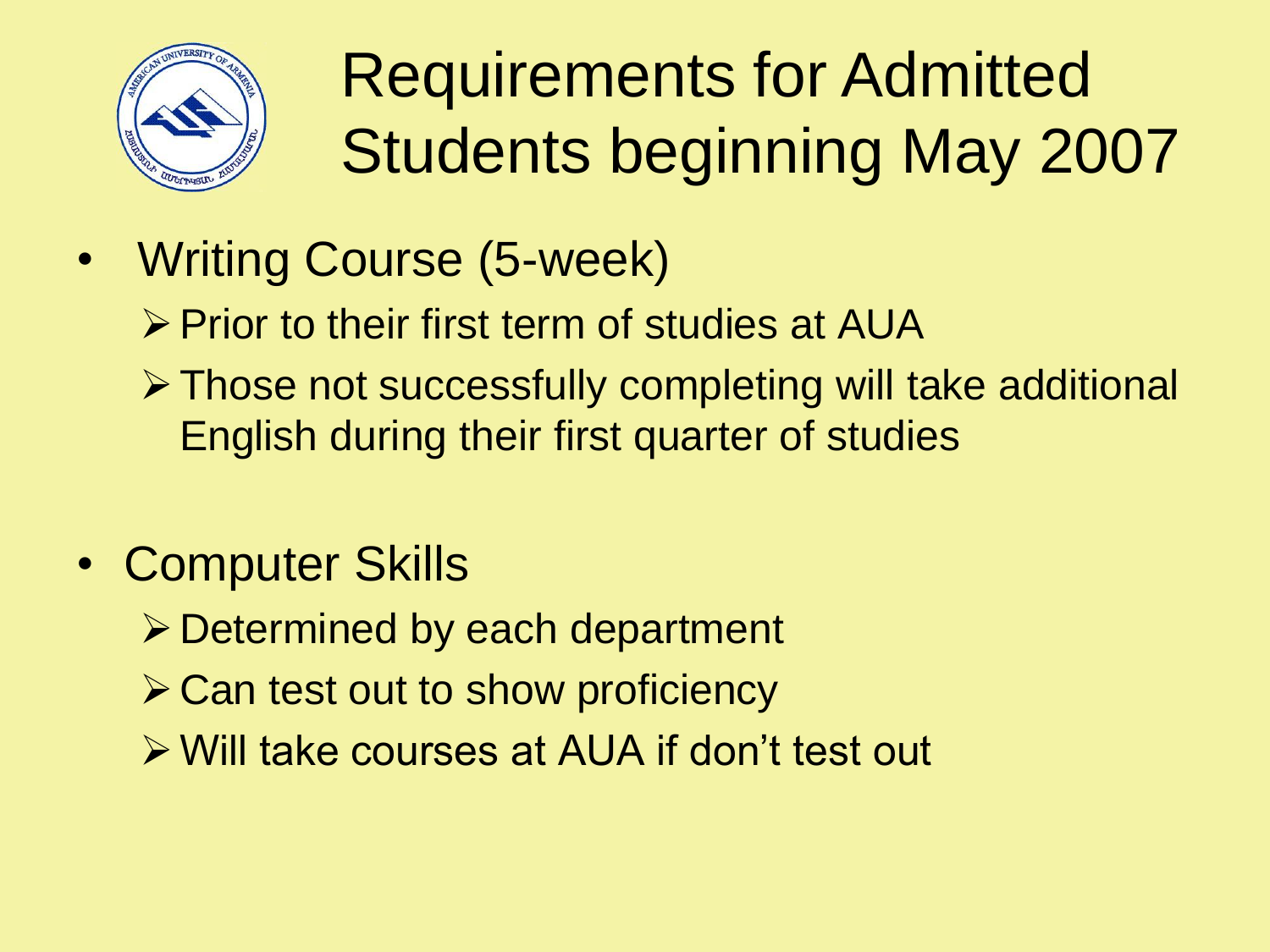

## Tuition Fees (Current Schedule)

- Tuition for citizens of Armenia (or those with 10 year visa): 960,000 AMD per year or 320,000 AMD per quarter
	- This was first increase in 3 years
- Tuition for international students: 3,300,000 AMD per year or 1,100,000 AMD per quarter – This was first increase in 10 years
- Student contract locks in tuition for duration of academic contract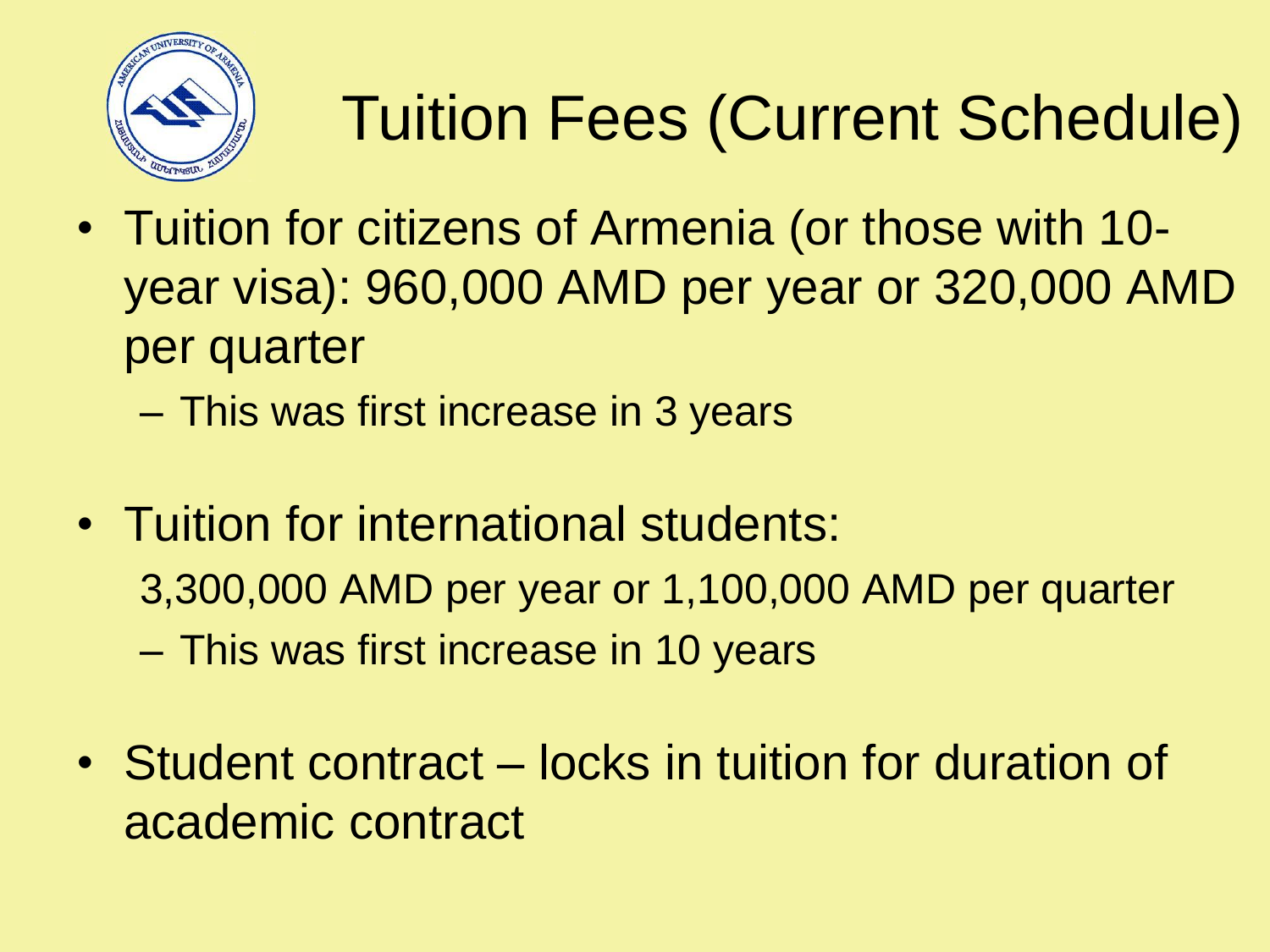

## Financial Aid & Scholarships

- Scholarships:
	- Academic Scholarships
	- Named Scholarships
- Student Loans: **ELOW** interest
- Payment plans: **≻Pay in installments**
- Need-based tuition assistance: **>Armenian Citizens**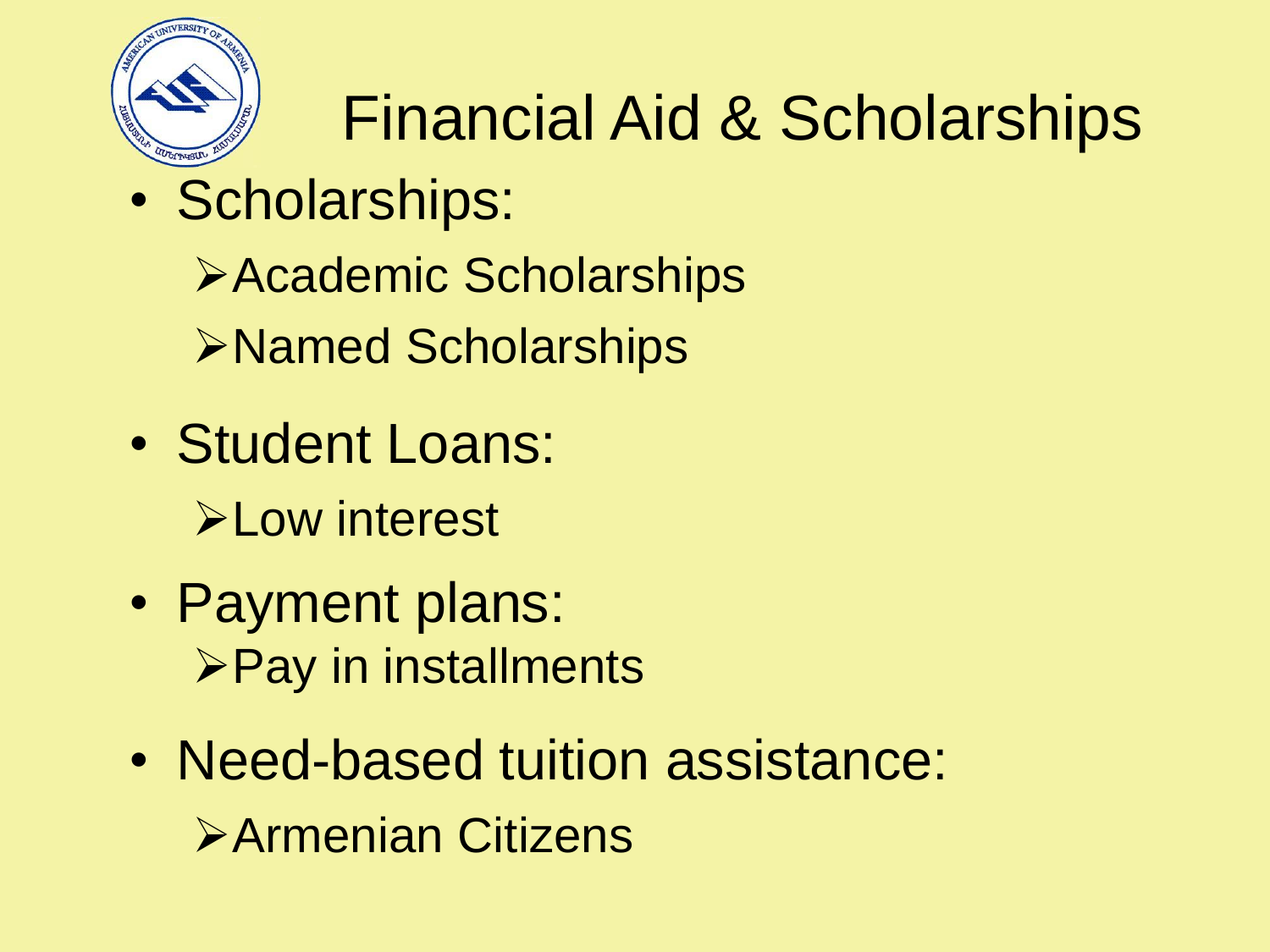

# New economic realities in Armenia

• A small number of students can probably pay more tuition

• A small number of students would benefit from more assistance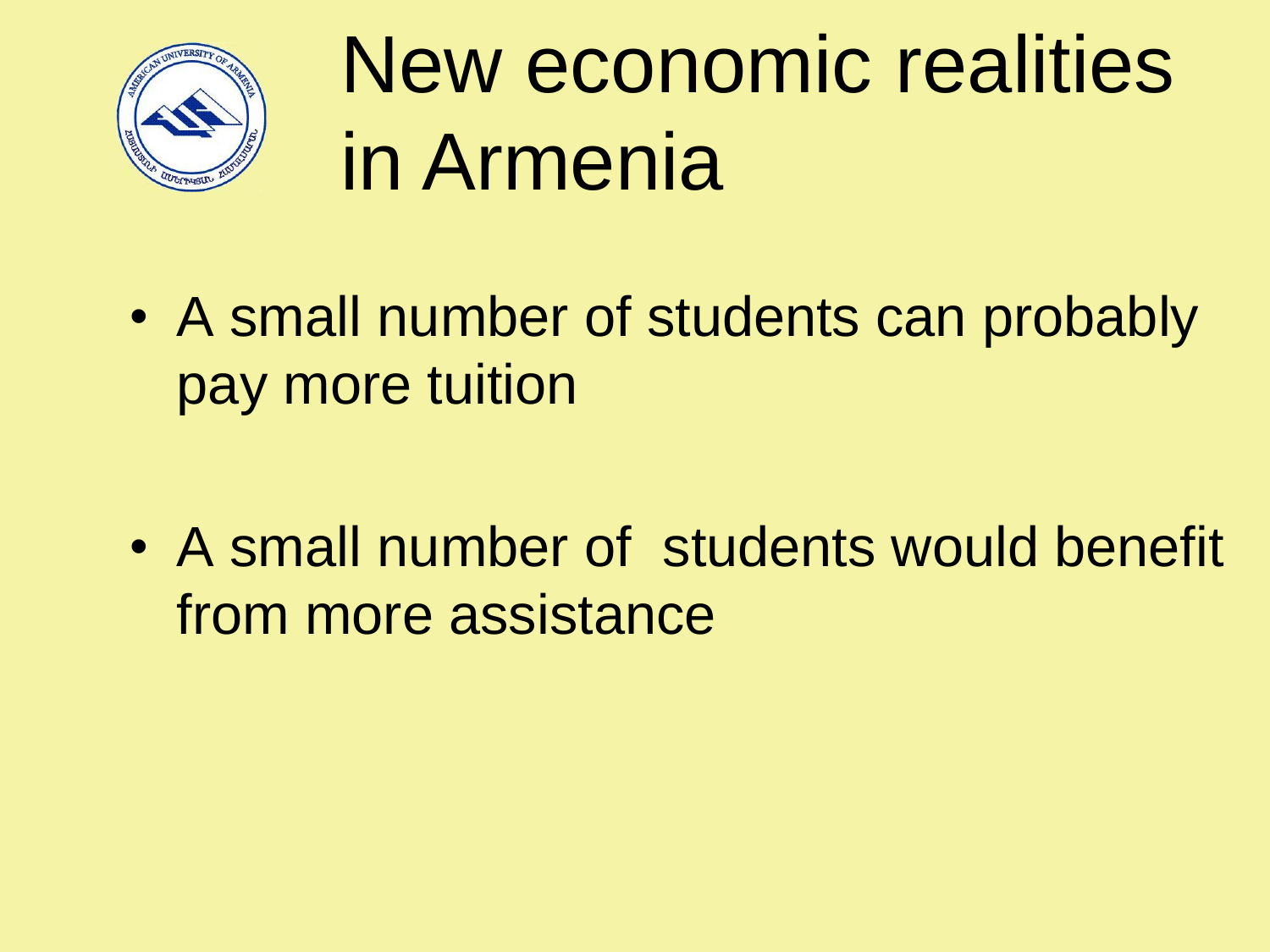

# A New Approach

- Charged by President to develop new system
- Formed task force: Lucig Danielian, Mary Lackie, Vahan Bournazian, Artak Hambarian, Gevorg Goyunyan
- Examined financial aid programs at several similar universities & consulted with AUB financial aid officer
- Met with RA Minister of Education & local board members
- Submitted new system to Deans for review
- Made changes from Deans' suggestions
- Final program approved by President & implemented Spring Quarter 2007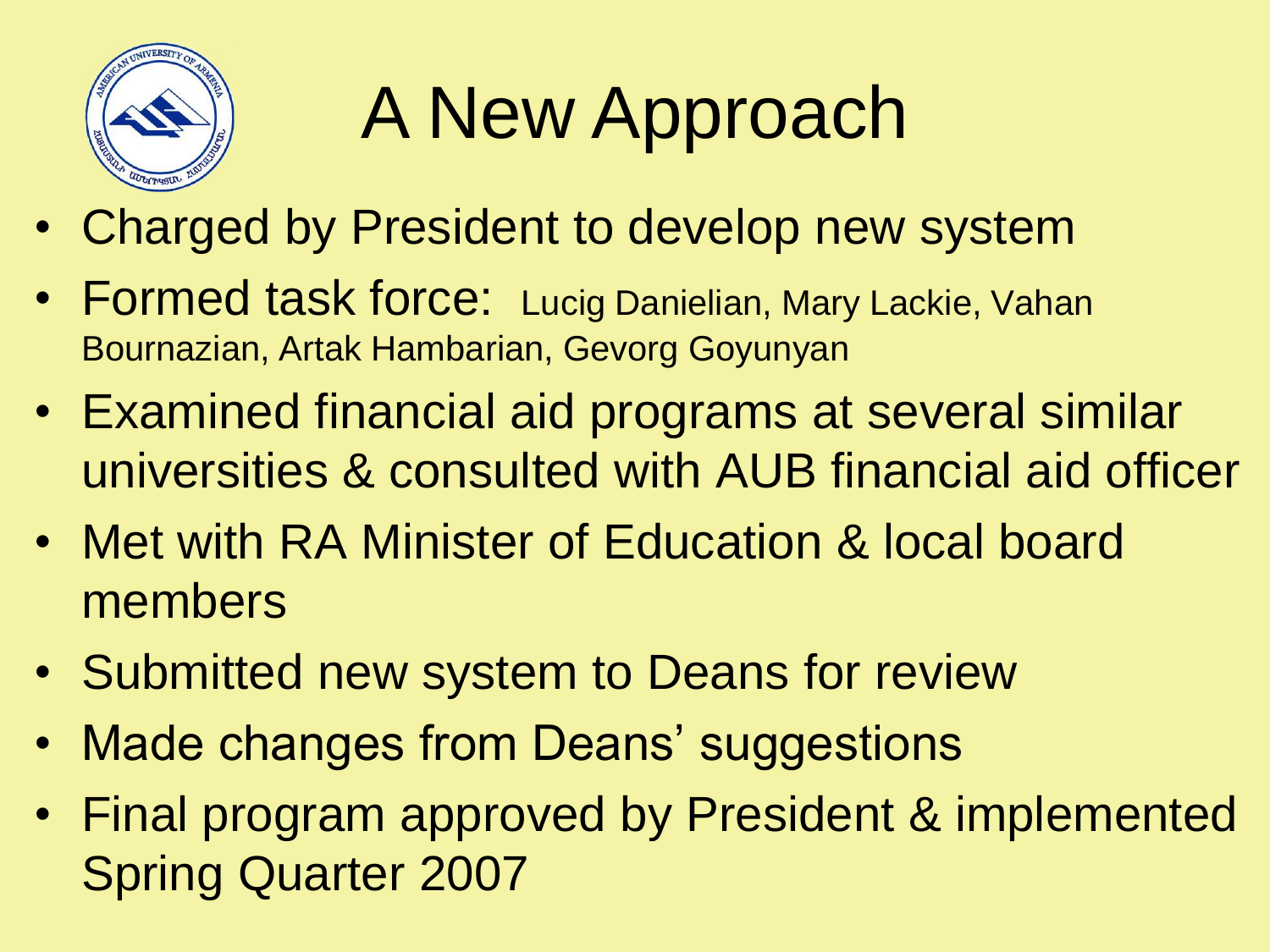

# A New Approach

• Need-based tuition assistance

>The purpose is to have a system of tuition assistance based on financial need

More assistance will be allocated to those with more financial need

#### • Goal

Academically gifted, but economically disadvantaged students, will have a greater opportunity to attend AUA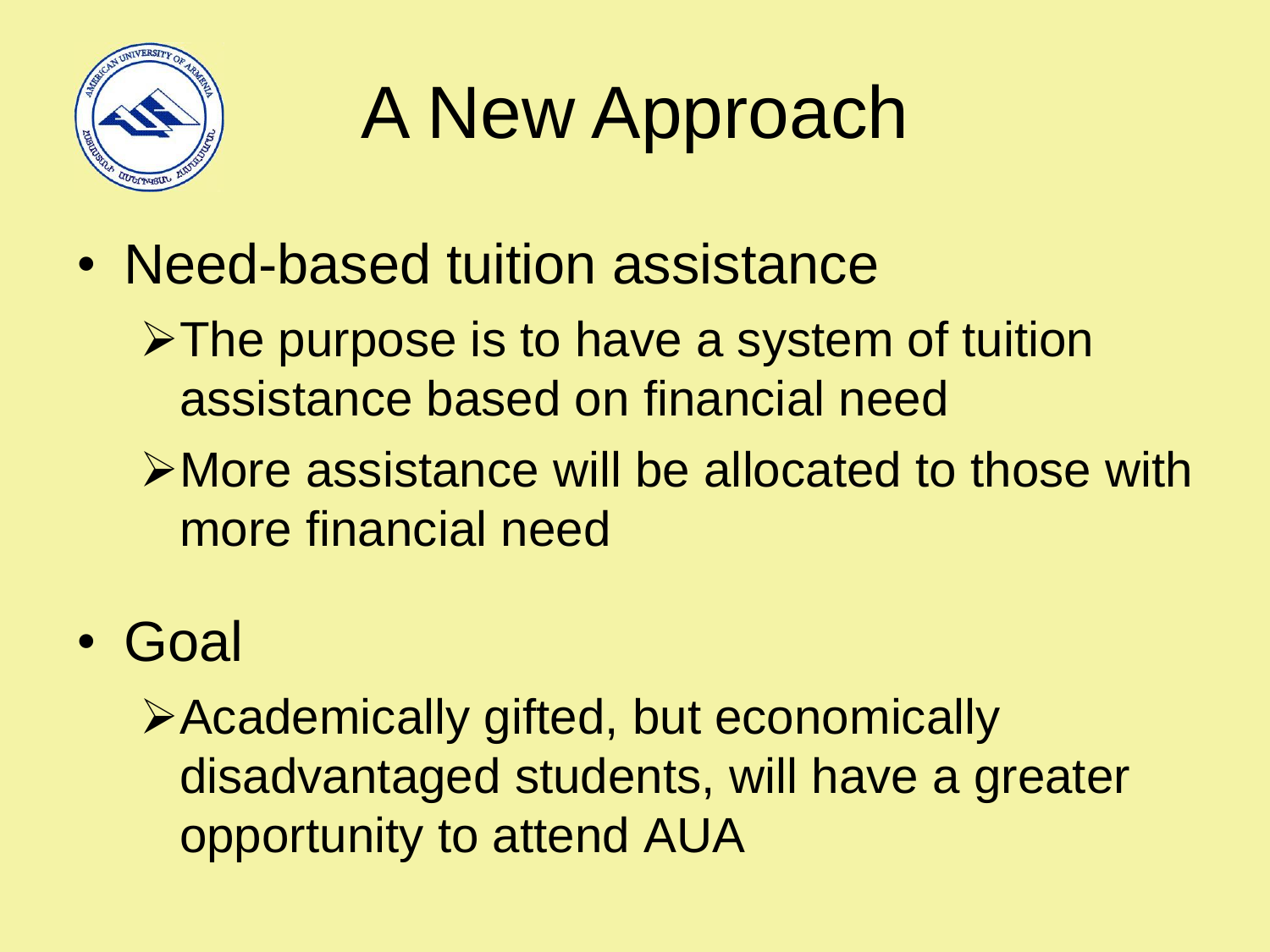

# A New Approach

- Merit scholarship system ended (for first year students only)
- That money used to give need-based assistance
- Desired effect: Overall amount given to students would remain the same
- Actual effect: We gave more money because we increased aid based on tuition increase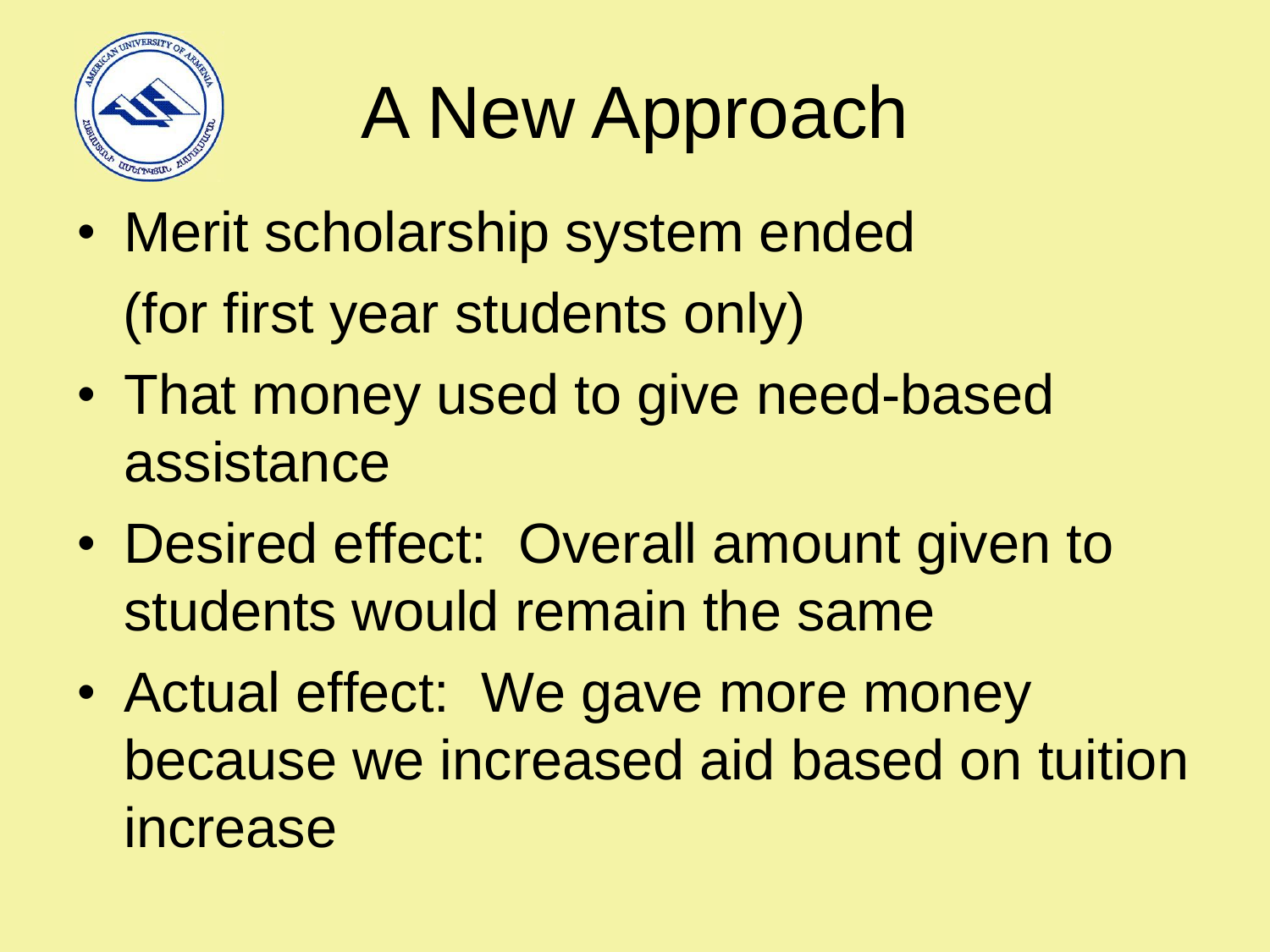

# Need-Based TA

- How the process works:
	- Students must apply for need-based tuition assistance using a form to gather information on income, assets, family size, expenses, etc.
	- While verification of need is difficult in Armenia, it is also the case in other countries reviewed by AUA that have successful programs in place
	- **≻Information on students is kept anonymous and** confidential
	- **≻A committee of the academic administrators** makes decisions on tuition assistance applications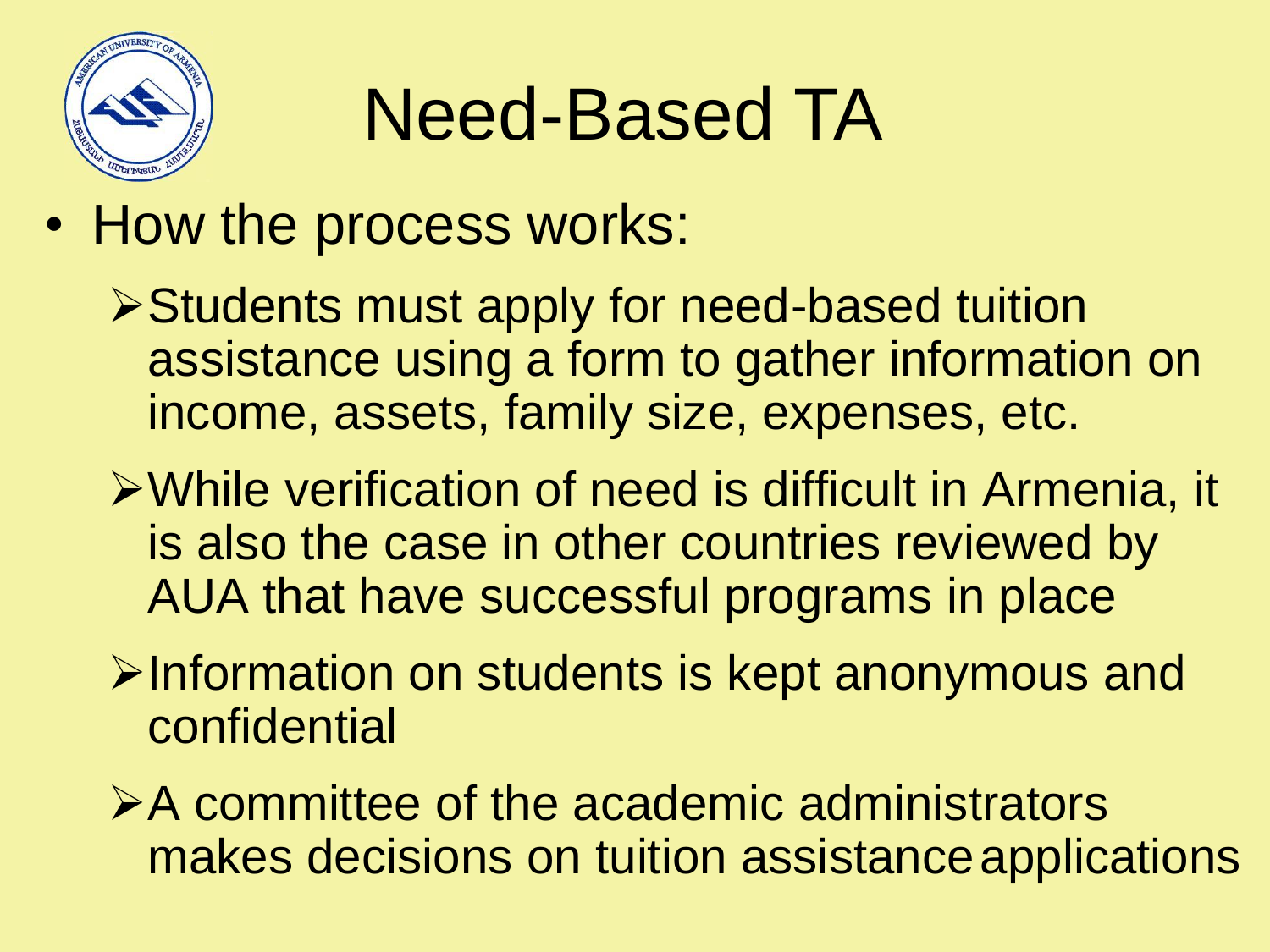

# Need-Based TA

- How the process works continued:
	- **≻Some information submitted is picked at random** to be checked for truthfulness
	- >Home visits are made to all applicants
	- Penalty for false information will be inability to get any tuition assistance
	- **Examptogram and deferred payment plan will** continue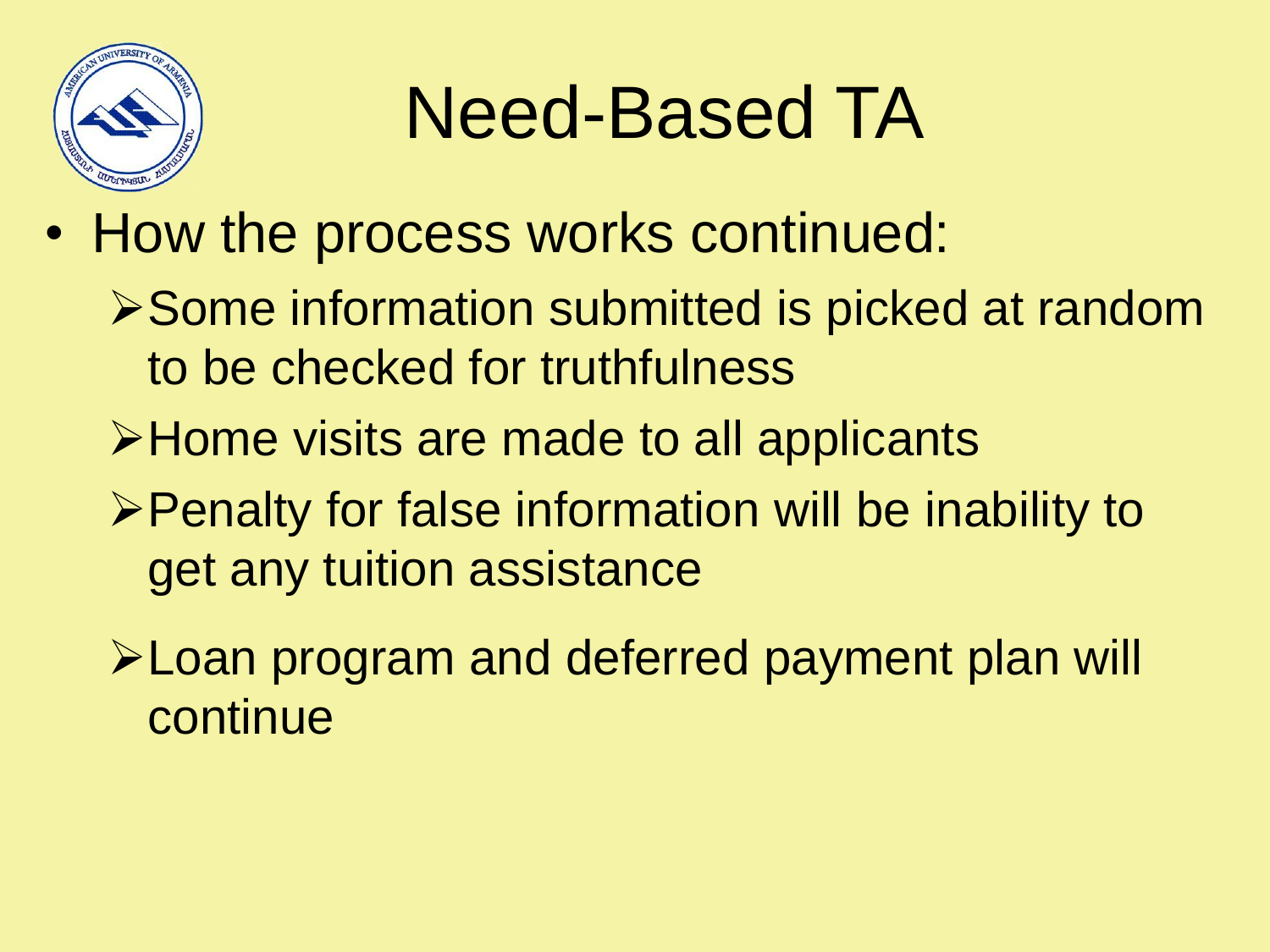

# Need-Based TA

• About the tuition assistance awards:

▶ Students who are awarded additional aid must maintain a grade point average of at least 3.0 and be enrolled full-time in their program of studies (i.e. be in good standing)

Award is for 1 calendar year (3 quarters)

Award begins with their first quarter of studies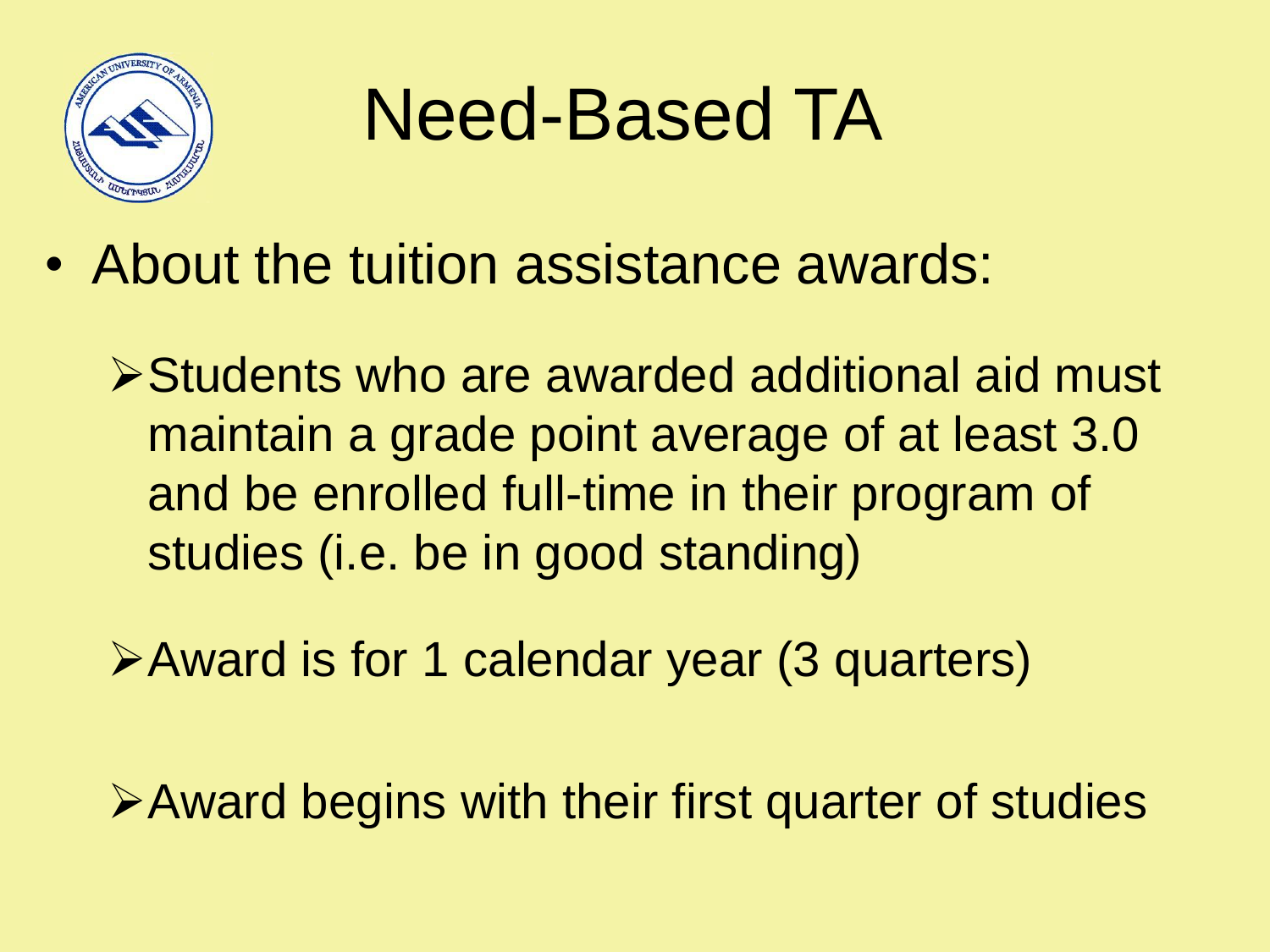

# Tuition Assistance Summary Spring Quarter 2007

| Total number of applicants:             | 52         |
|-----------------------------------------|------------|
| Total number of approved cases:         | 40         |
| Total number of denied cases:           | 12         |
| Total amount of financial aid received: | 20,112,000 |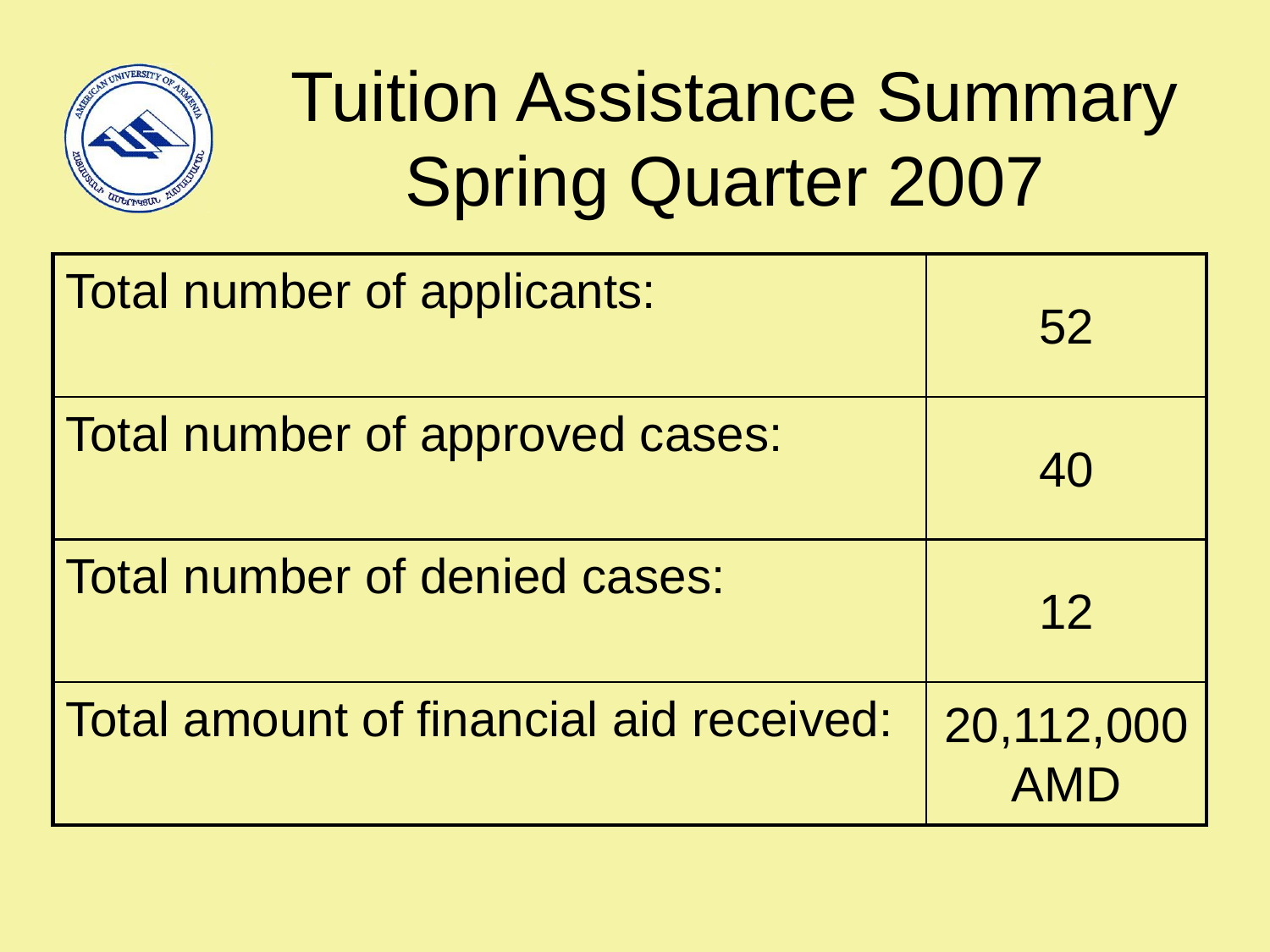

## Tuition Assistance Summary Spring Quarter 2007

| 864,000 AMD reduction awarded: |    |
|--------------------------------|----|
| 720,000 AMD reduction awarded: | 8  |
| 480,000 AMD reduction awarded: | 15 |
| 400,000 AMD reduction awarded: | ◀  |
| 240,000 AMD reduction awarded: | 8  |
| 320,000 AMD reduction awarded: |    |
| 96,000 AMD reduction awarded:  |    |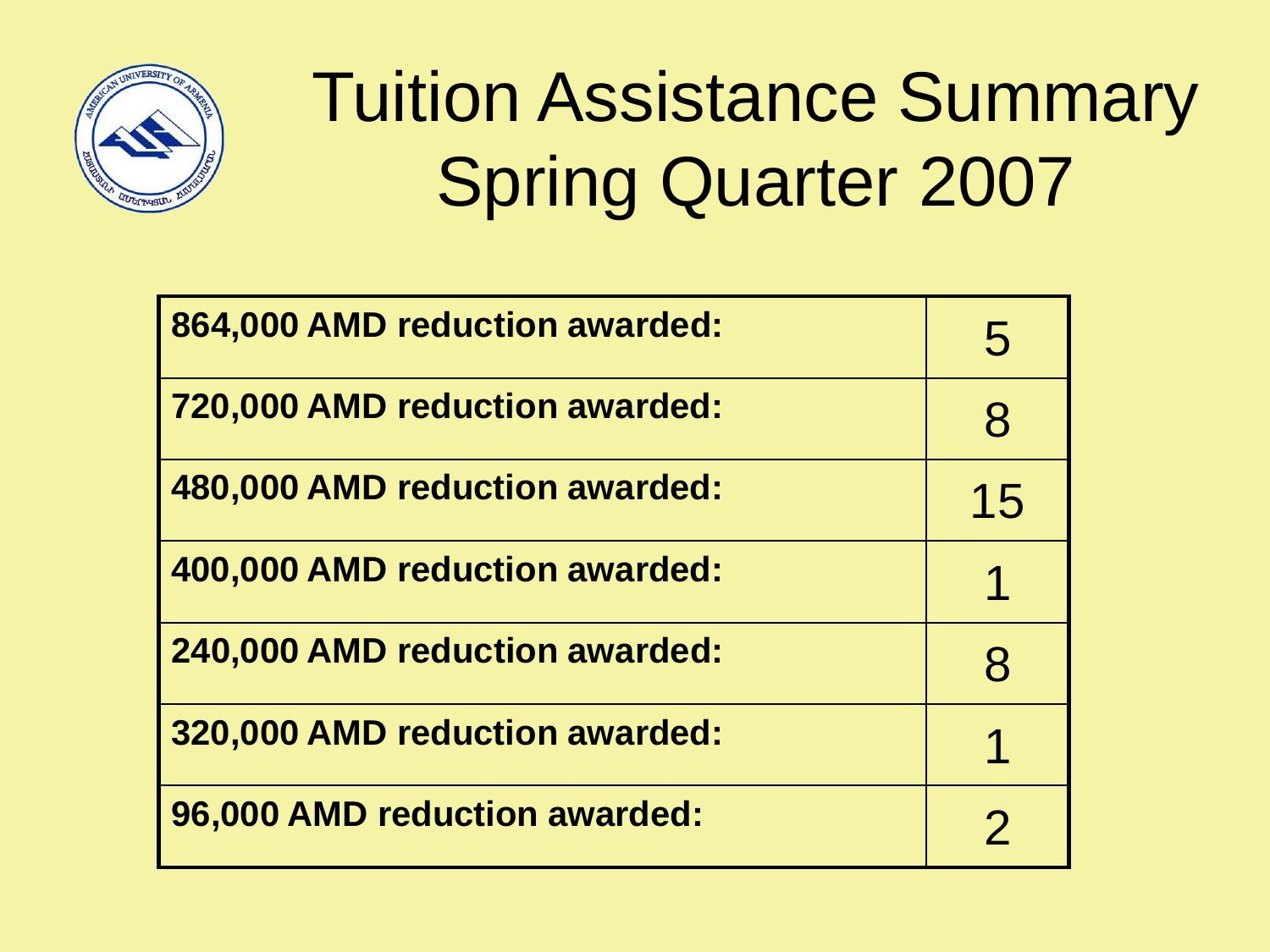

# Tuition Assistance Summary Spring Quarter 2007

#### •Verification

- **▶ We visited homes of all applicants** (Recipients & Denieds)
- ▶ We made phone calls and verified information
- **▶ We compared Tuition Assistance application** information to Admissions application
- We awarded money to two people who were denied due to information obtained in verification process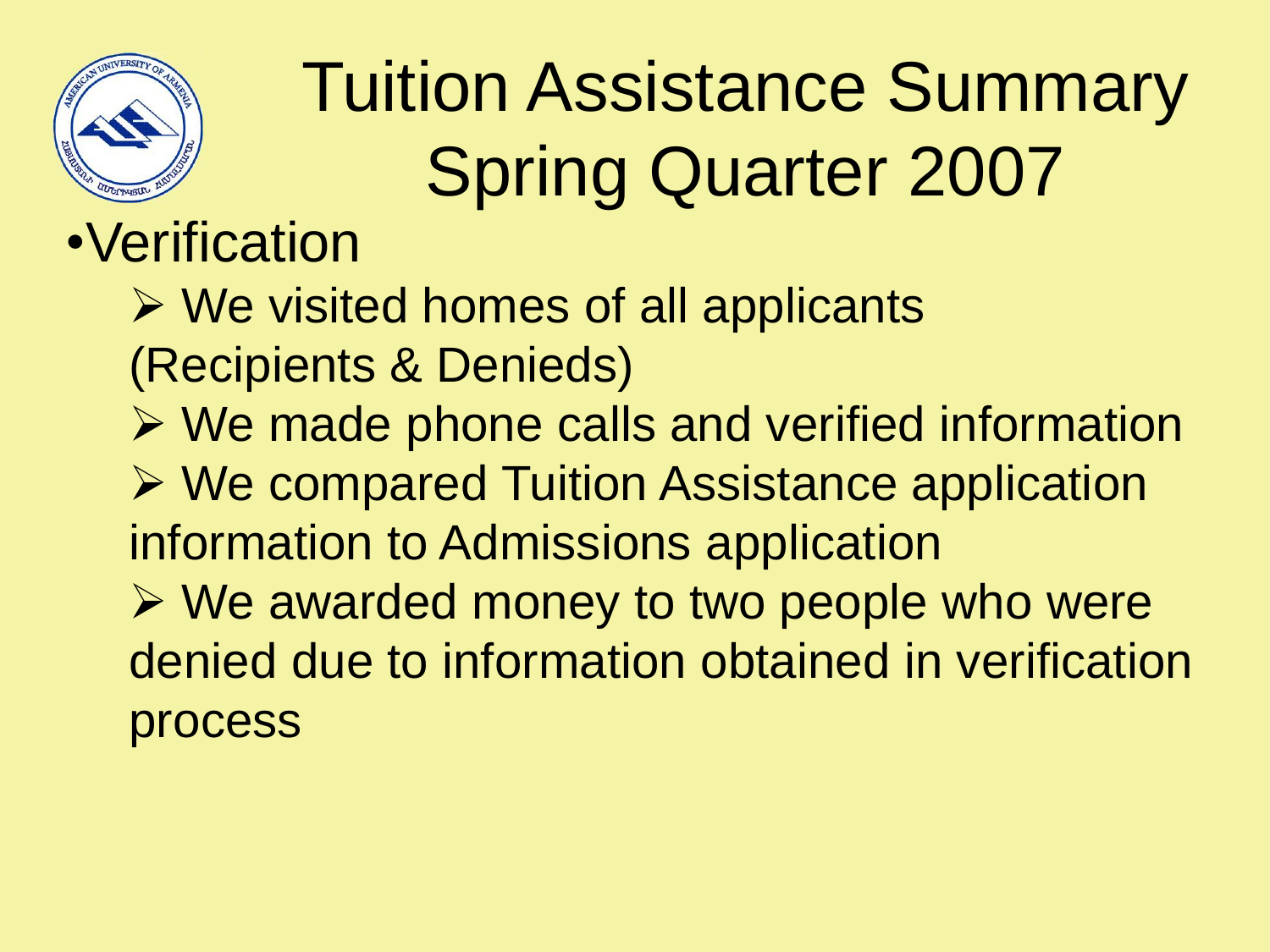

# Help us get the word out!

Rumor: AUA is only for rich people because they don't have merit scholarships any more Reality: The opposite is actually true!

- Students can get tuition money based on need from their first quarter
- Old system awarded money regardless of wealth or ability to pay

Tell every student who inquires with your department about need-based tuition assistance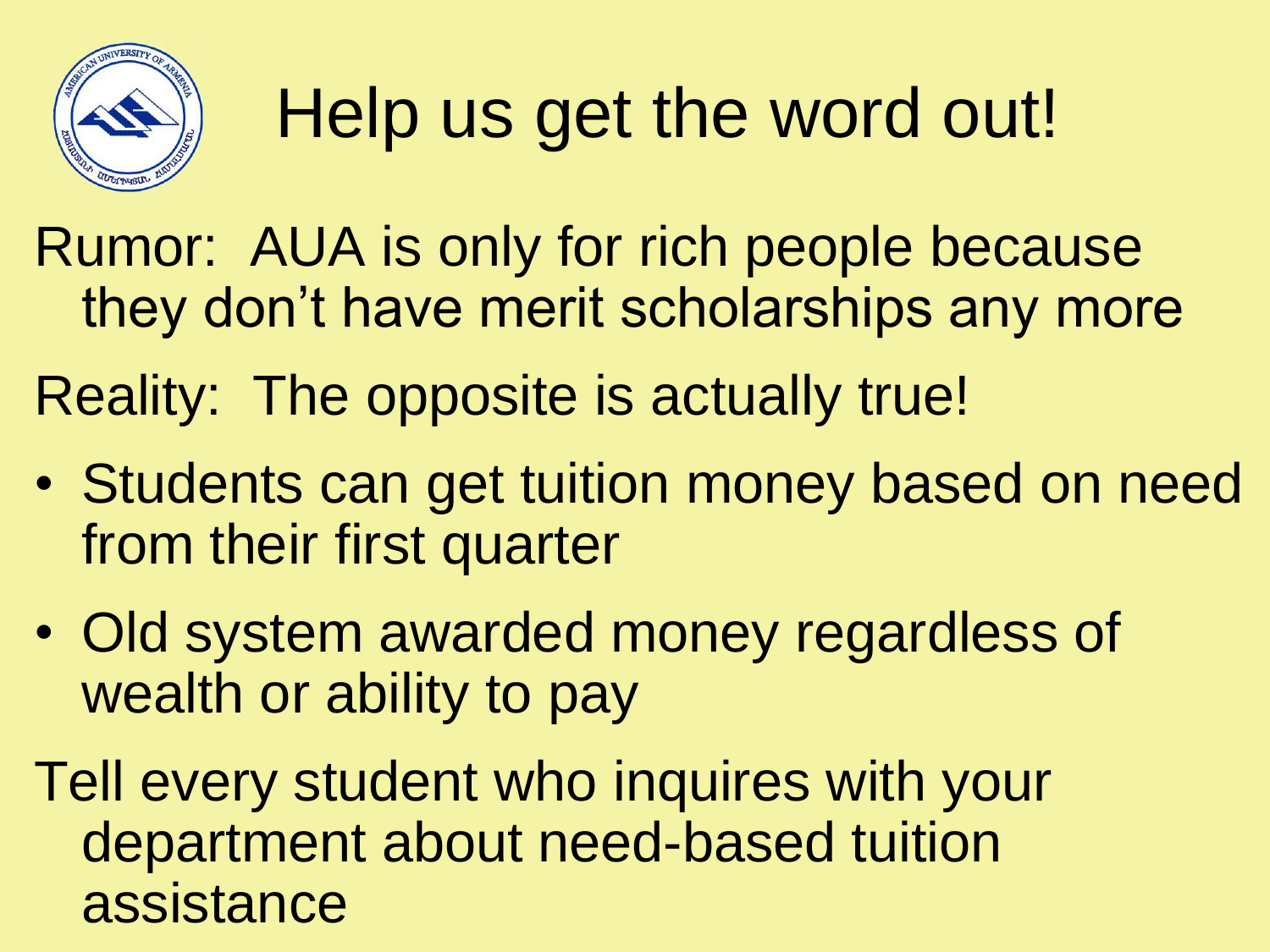

What should students do if they are struggling financially?

- Send them to talk to us! Make an appointment to see me or our Financial Aid Coordinator in Room 19.
- If a student is qualified and interested in AUA, we want to try to help he or she find a way to come here and study.
- We want to avoid students dropping out due to financial problems.